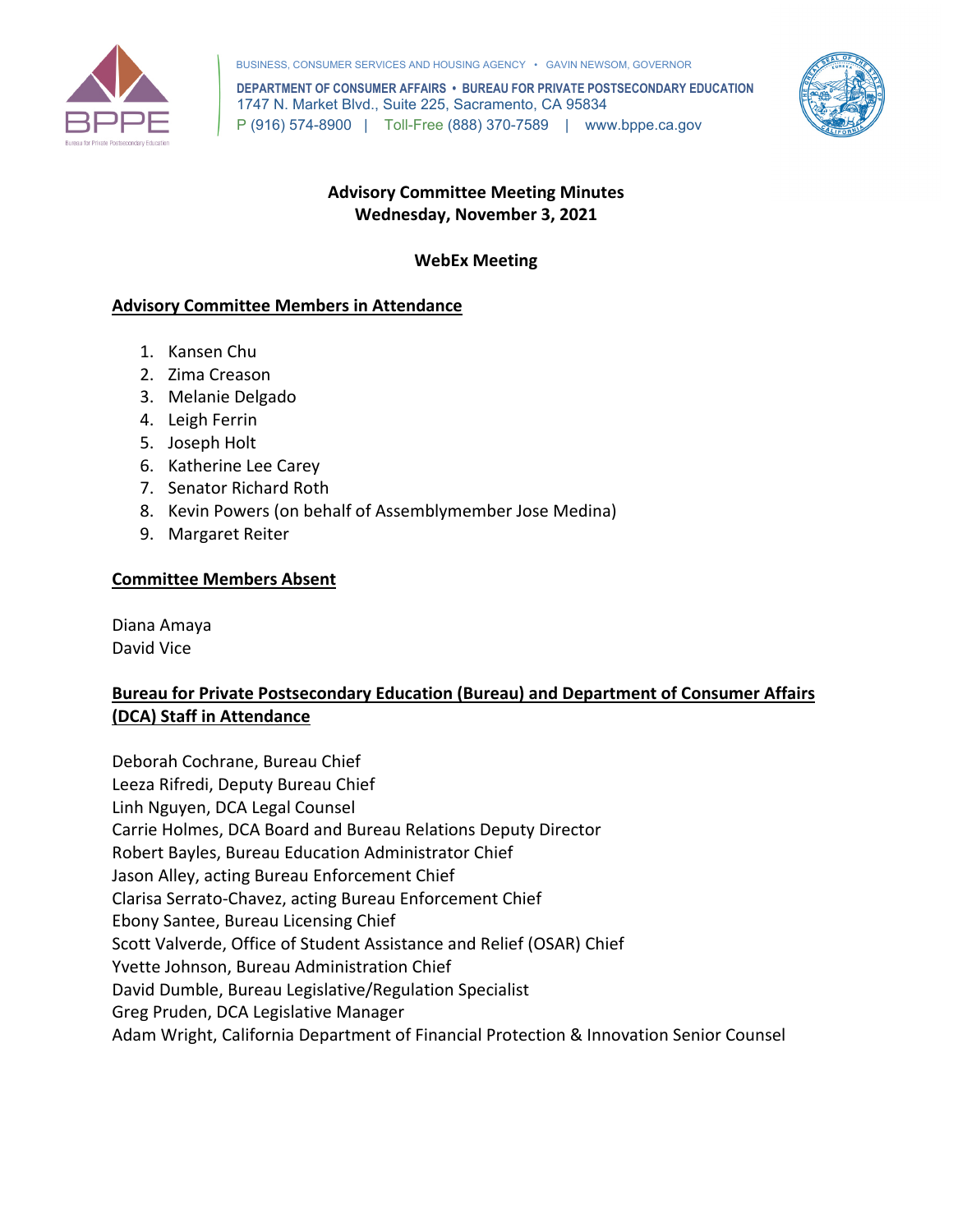## **Agenda #1 - Welcome, Introductions, and Establishment of a Quorum**

Committee Chair, Katherine Lee Carey called the meeting to order.

Ms. Lee Carey welcomed Senator Richard Roth to the Committee. Senator Roth stated that he is looking forward to participating on the Committee. He explained the California legislature relies on groups like the Committee to assist in the effective implementation of laws and regulations. He designated Sarah Mason, Staff Director of the Business Professions and Economics Development Committee, to serve in his position.

## **Agenda #2 - Public Comment on Items not on the Agenda**

No Public Comment.

## **Agenda #3 - Review and Approval of August 26, 2021, Advisory Committee Meeting Minutes**

## Public Comment

No Public Comment.

 (Ms. Lee Carey: Aye; Ms. Reiter: Aye; Ms. Creason: Aye; Mr. Holt: Aye; Ms. Ferrin: Aye; Margaret Reiter moved to approve the minutes; Kansen Chu seconded the motion. Ms. Delgado: Aye; Mr. Chu: Aye) The motion passed.

## **Agenda #4 - Remarks by Representative of the Department of Consumer Affairs**

 Carrie Holmes, Deputy Director for Board and Bureau Relations, provided an update on the Department of Consumer Affairs (Department).

testing. Ms. Holmes reported that DCA is assembling a task force to create a telework policy that will provide further clarity and structure for managers and staff to combat the spread of Covid-19 and protect vulnerable communities. She explained that California has implemented enhanced safety measures for state employees and workers in health care settings. She noted, as of early October, state employees must show proof of vaccination or be subject to regular Covid-19

Ms. Holmes explained DCA recognizes the difficulty of planning for future meetings as the pandemic continues. She stated that remote meetings are allowed by law until January 30, 2022. She stated there are benefits to remote meeting options such as increased public participation, cost savings, and a lower carbon footprint due to reduced travel. She added that DCA encourages Boards and Bureaus to continue utilizing remote meetings this year.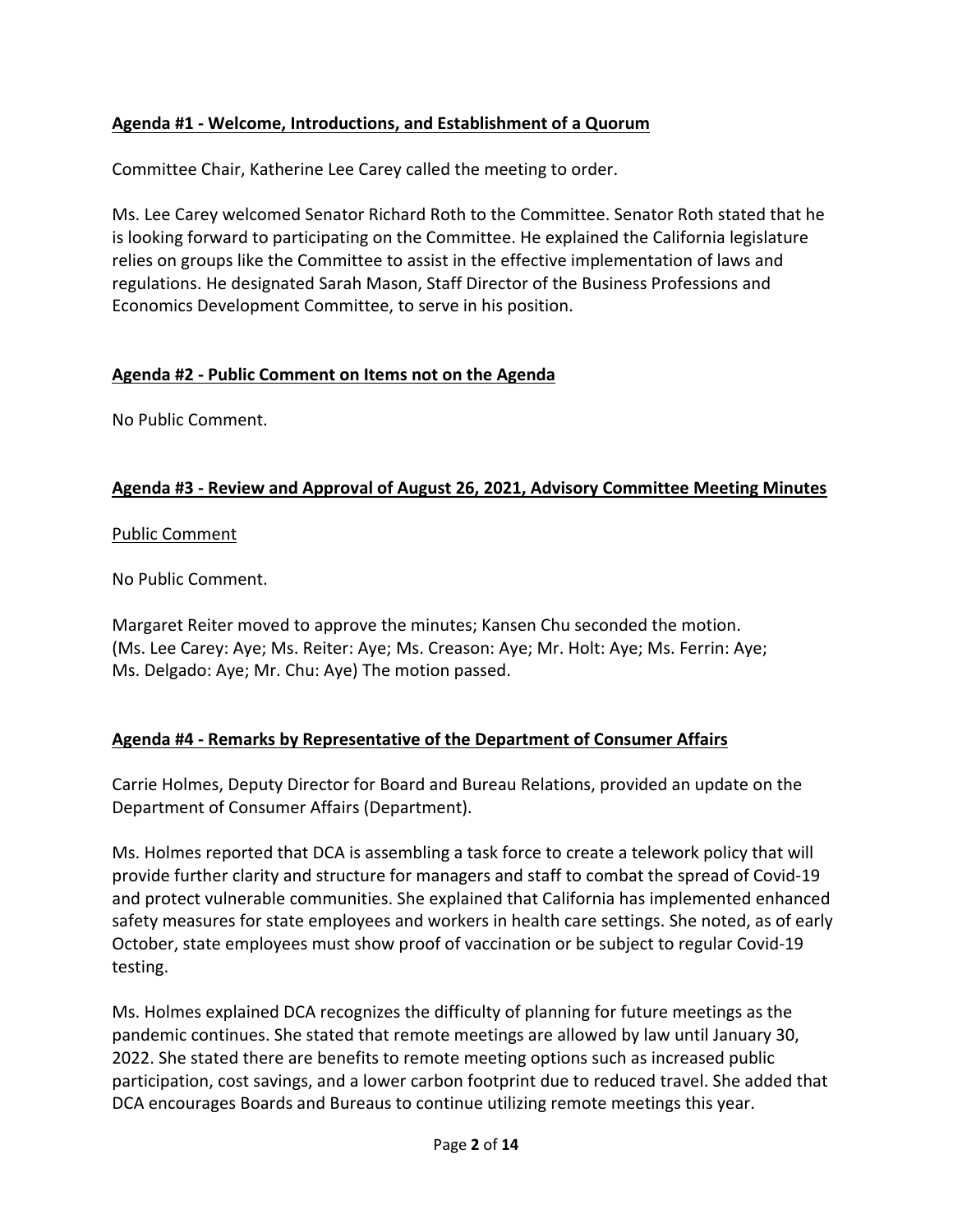### Public Comment

No public comment.

### **Agenda #5 – Bureau Operations Update and Discussion**

#### Update on the Bureau's IT System Project

Robert Bayles, Bureau Education Administrator Chief, provided an update on the Bureau's IT system project. He reported that the project end date has been extended to April 3, 2022.

Mr. Bayles stated the project team is currently working on the Student Tuition Recovery Fund application processing in the back office, the annual fee submission process online, and continuing work on the data migration from the old to the new system.

 final project release is set for April 3, 2022. He noted that the project is projected to be Mr. Bayles reported that user acceptance testing is set to begin on February 14, 2022, and the completed under budget.

 process. Mr. Holt asked how much of the Bureau's work has been positively impacted by the release of project deliverables. Mr. Bayles responded that the Bureau has full functionality of the online initial approval to operate application process and full functionality of the online complaint

 completed first. He noted that once the data migration is complete the goal is to create a space Ms. Reiter commented on the school search function on the Bureau's website. She stated that annual report and enforcement information is not tied to a school when a school is populated through the search function. She suggested that the website should provide students with the ability to search for a school and allow the student to see all relevant information about that school in one place. Mr. Bayles noted that the Bureau is working on creating a more comprehensive school look-up function. Ms. Reiter asked when that functionality would become available. Mr. Bayles responded that the data migration portion of the project must be on the website where school information will be all together.

#### Public Comment

Angela Perry provided a comment.

Beverly May provided a comment.

#### Annual Report (AR) Report

Mr. Bayles provided a report on the Annual Report Unit (ARU). Page **3** of **14**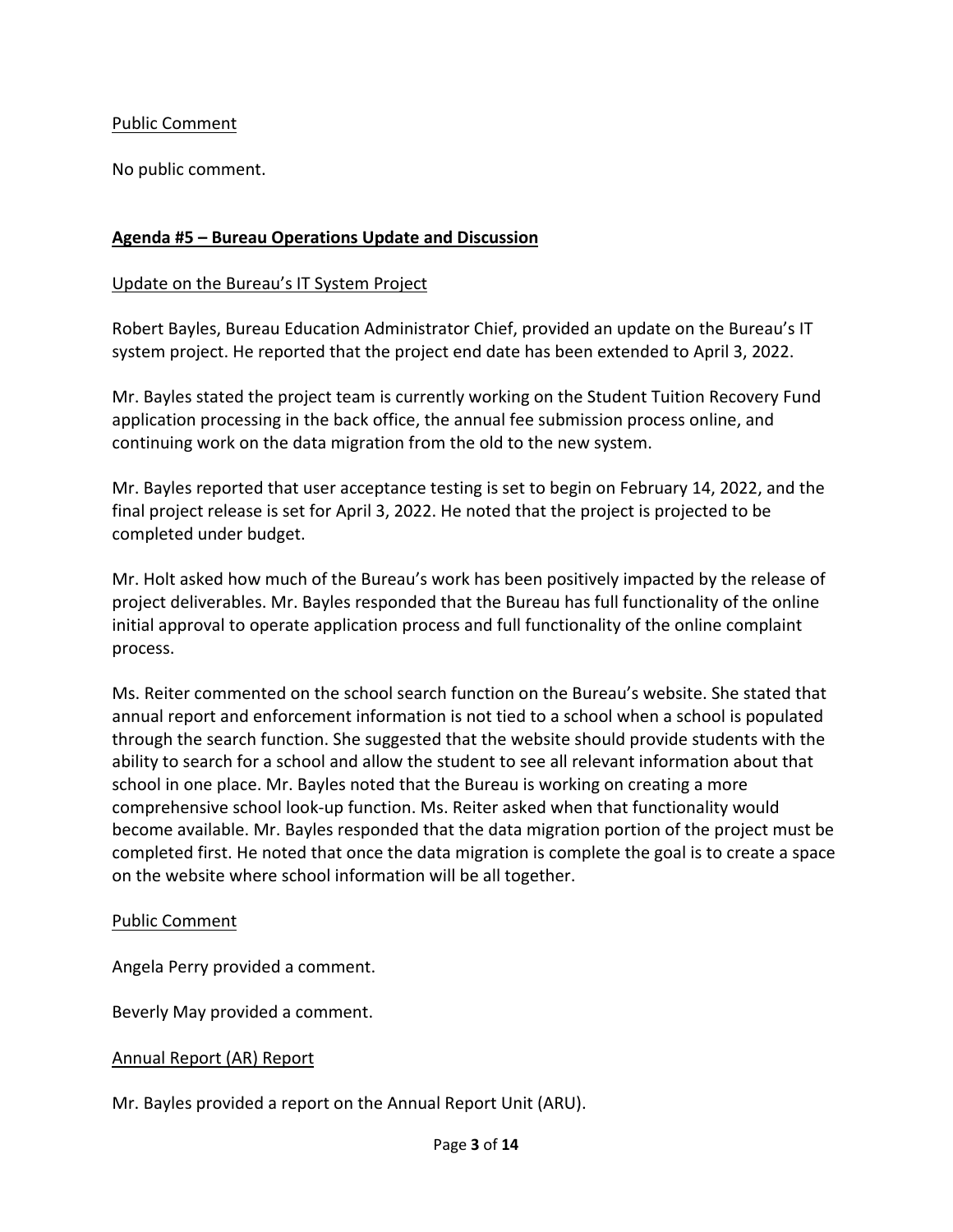did not have that information with him but could find out. Mr. Bayles stated that there is a School Performance Fact Sheet (SPFS) virtual workshop scheduled for November 16, 2021. He added that schools can register on the Bureau website. He noted that staff is working on putting together a workshop for the Annual Report. Ms. Reiter asked if any schools have never filed an annual report. Mr. Bayles responded that he

did not have that information with him but could find out.<br>Ms. Lee Carey asked if schools could update previously reported data. Mr. Bayles stated that schools just need to contact ARU to have prior reports updated.

## Public Comment

No public comment.

### Quality of Education Report

 Mr. Bayles provided a report on the Quality of Education Unit (QEU). He outlined Attachment 5c.

### Public Comment

No public comment.

## Compliance and Discipline Report

Jason Alley, acting Bureau Enforcement Chief, provided a report on the Compliance and Discipline Unit. He outlined Attachment 5d.

Mr. Holt asked what the normal goal is for the number of completed inspections. Mr. Alley responded the goal is to meet the legal mandate of inspecting a school at least twice in five years.

Ms. Reiter asked how many inspections were canceled due to a school refusing the inspection. Mr. Alley responded that none of the cancellations in the current report were due to a school refusing the inspection.

 Ms. Reiter asked if any schools have never been inspected since 2010. She added that she would like to have that information at the next meeting.

#### Public Comment

No public comment.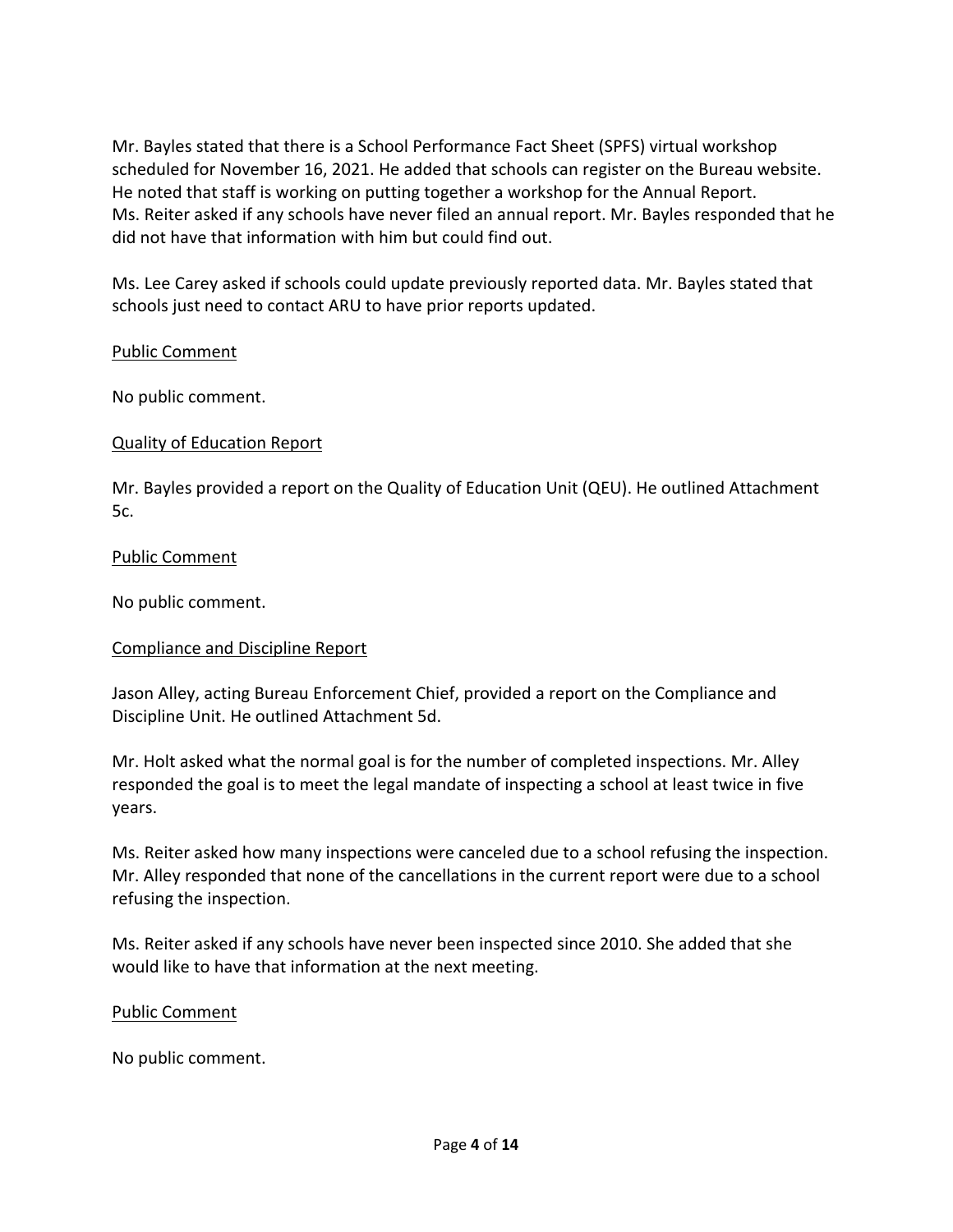## Complaint and Investigation Report

Clarisa Serrato-Chavez, acting Bureau Enforcement Chief, provided a report on the Complaint and Investigation Unit.

Ms. Serrato-Chavez reported that the new online complaint form, which can be submitted with attachments in real-time, has helped streamline the complaint intake process. She recommended anyone needing to file a complaint or wanting to submit a tip to use the Bureau online complaint form that can be found on the Bureau website. She noted the form has an option to let the user remain anonymous.

Ms. Serrato-Chaves outlined Attachment 5e.

Ms. Reiter asked what happens to a complaint regarding a state authorization contracted school when the complaint is deemed unresolvable. Ms. Serrato-Chavez explained that staff will attempt to resolve the complaint while also reaching out to or referring the student to other agencies that may be able to help the student depending on the nature of the complaint.

Mr. Holt recommended reporting on the total number of complaints that are coming from schools that are otherwise exempt but have a state authorization contract with the Bureau. He suggested adding state authorization contracted schools as a category in the chart that breaks out the number of internal and external complaints.

## Public Comment

Angela Perry provided a comment.

#### Licensing Report

 Bureau Licensing Chief, Ebony Santee, reported on the Licensing Unit. She outlined Attachment 5f.

renewal. Ms. Reiter asked if a school with standing disciplinary issues may continue to operate after the approval period has expired if the school has a pending renewal application. Ms. Santee explained that the school may continue to operate as long as the renewal application is submitted on time. Ms. Reiter suggested looking at the statutes and regulations in consideration of a school continuing to operate while potentially not meeting the standards for

## Public Comment

No public comment.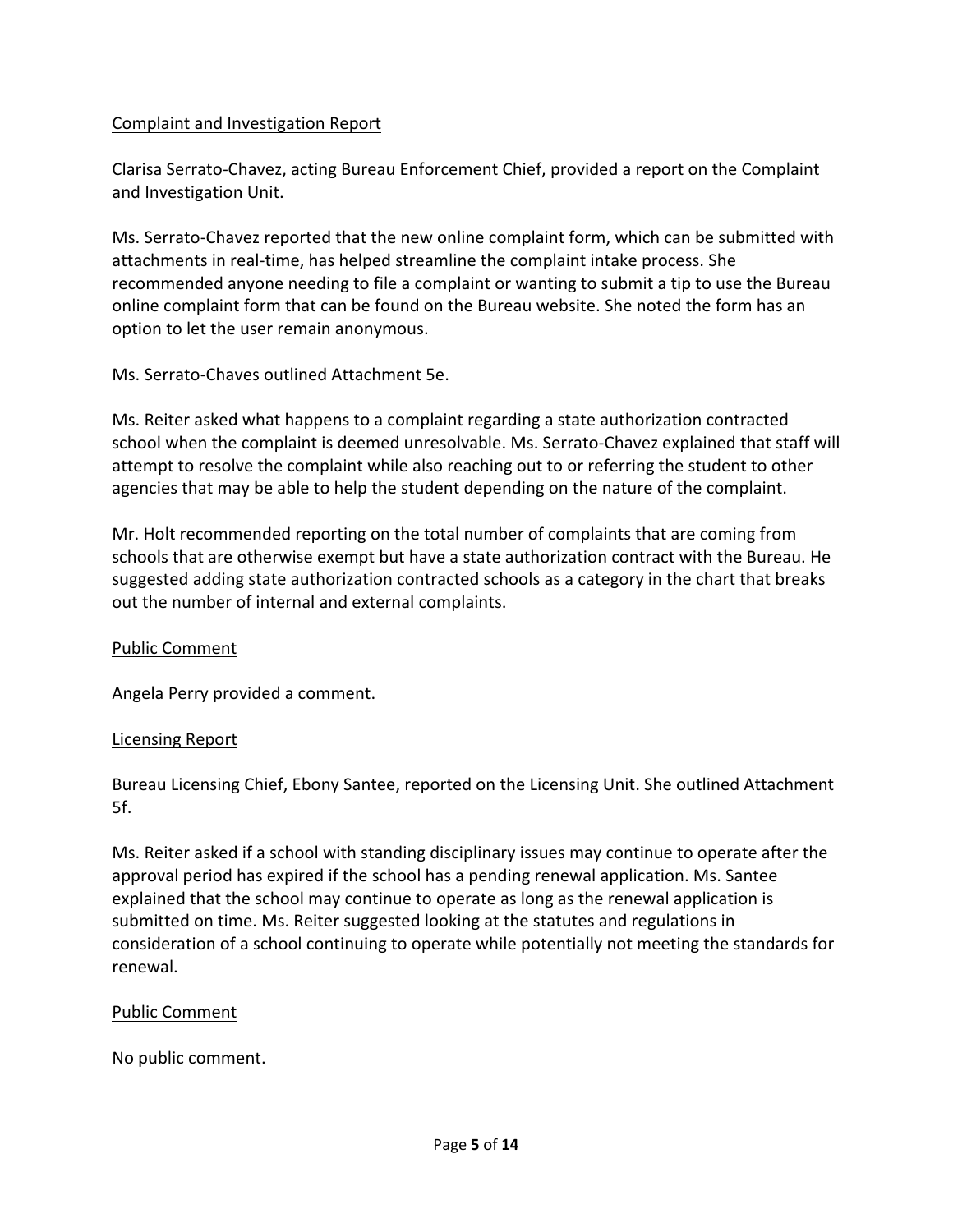## Office of Student Assistance and Relief (OSAR) Report

OSAR Chief, Scott Valverde, provided a report on OSAR.

 OSAR is now looking for new and different ways to expand engagement with students. Mr. Valverde reported that all allocated staff positions in OSAR have been filled. He noted that

 Mr. Valverde covered Attachment 5g. He noted that OSAR has been focusing more and actively working more in the area of social media. He added that fiscal year to date OSAR social media accounts have had about 10,000 engagements.

### Public Comment

No public comment.

## Student Tuition Recovery Fund (STRF) Report

Bureau Administration Chief, Yvette Johnson, provided a report on STRF. She covered Attachment 5h.

 Ms. Reiter asked how old the oldest STRF claims are awaiting analysis and determination. She also asked what the typical processing time is to process a STRF claim from beginning to end.<br>Ms. Johnson stated some claims are three years or older due to extenuating circumstances, Ms. Johnson stated some claims are three years or older due to extenuating circumstances, including awaiting a determination from the US Department of Education on federal loan discharge applications. She noted that STRF claim processing times have been impacted by a large influx of claims received from former Silicon Valley University (SVU) students.

 Ms. Johnson outlined the "Silicon Valley University Closure and STRF Impact" memo provided in the meeting packet.

 is working in a field they received a degree in. Ms. Johnson responded that would be grounds Mr. Holt asked how the 891 outstanding STRF claim applications are being prioritized. Ms. Johnson responded that applications are handled on a first in first out basis. Mr. Holt asked if any of the SVU student claims were graduates. Ms. Johnson stated that some are graduates. She added that some of the harm is based on the loss of value in a SVU degree. Mr. Holt asked at what point or time is student harm being considered. Ms. Johnson stated that the time is based on when the Bureau started its initial investigation of the school. Mr. Holt asked if claims are being considered based on a class of students or individually. Ms. Johnson stated each claim is dealt with individually. Mr. Holt asked if it would be grounds for denial of a claim if a student for denial unless the student showed they had to do their education over to work in the field. Mr. Holt commented that based on the number of claims and the established approval criteria that there is a substantial level of liability.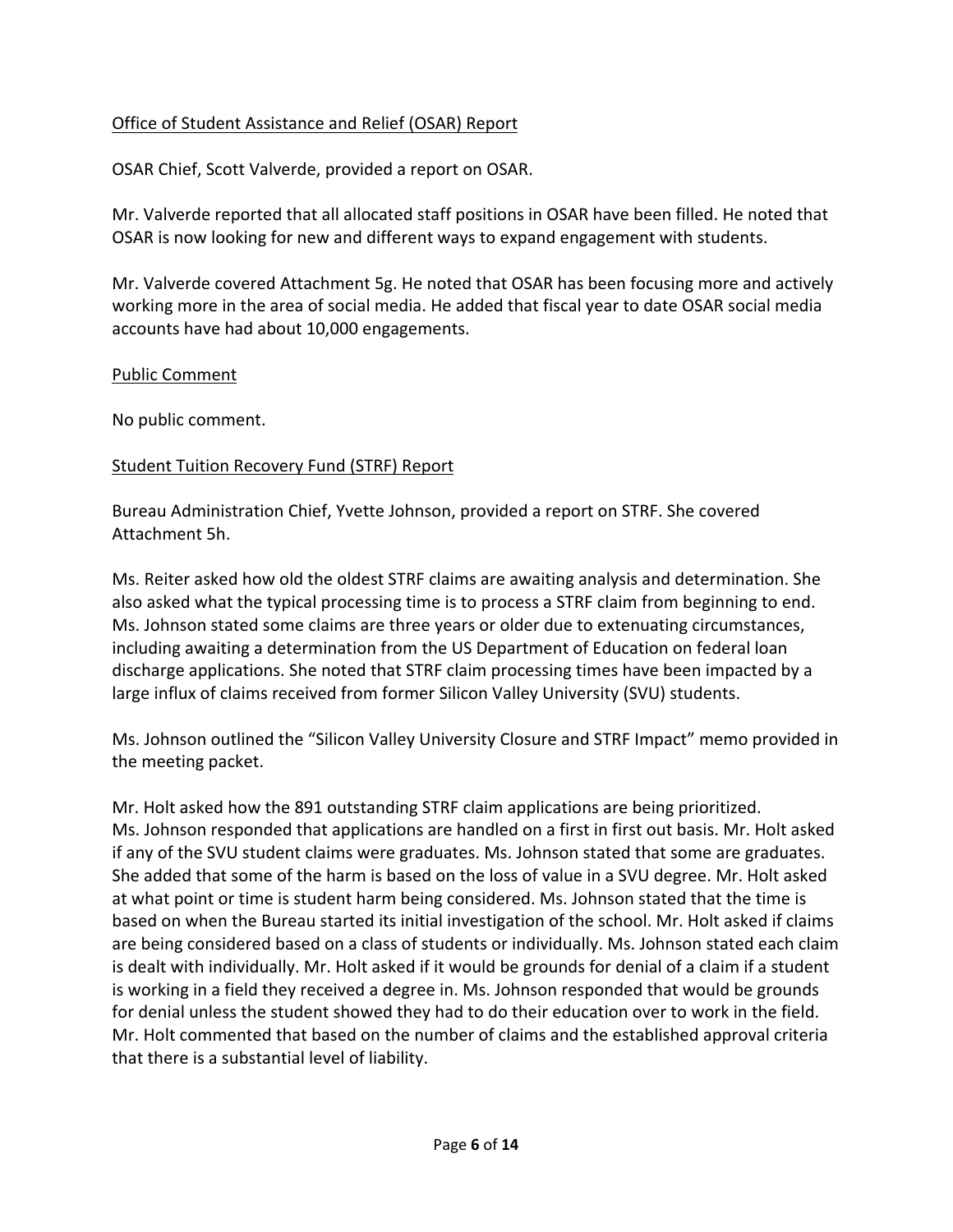considering putting a mechanism in place for the Bureau to pick up on news stories related to a harmed and whether the Bureau could have done more to prevent the harm. She added there Ms. Reiter commented that it would be worthwhile to do an analysis to determine what situations could potentially lead to a major hit to the STRF fund. Ms. Reiter suggested school prior to somebody taking an action against the school. She added it would be a good idea to analyze closed schools to determine what are some common red flags to look for with schools that are still operating. Ms. Cochrane commented that DCA does have a function in place that flags licensees when they are mentioned in the press. She continued that the Bureau does spend quite a bit of time trying to determine what went wrong when a student has been has a bit of consideration on how exactly the Bureau can analyses data as it becomes available through annual reports or otherwise, and how to utilize data more quickly and dynamically.

 statutory language involving STRF. He noted the preponderance of foreign nationals studying useful to do a fresh review of the statute to ensure it is being utilized as the legislatures this kind of specific use case. Mr. Holt recommends having a future discussion on any insight that might be applied to the abroad in CA, while the STRF balance for many years protected CA students. He continued that the statute is written in such a way that residency programs do qualify for STRF, but it would be originally intended it to. He suggested considering some sort of bounds or protections around

 Ms. Reiter suggested adding a claim category in future STRF reporting for claims that were denied due to being reimbursed elsewhere.

# Public Comment

Angela Perry provided a comment.

# **Agenda Item #6 - Status Updates on Regulations**

# Discussion of STRF Fee Increase Proposal (CCR Section 76120)

Ms. Johnson outlined the STRF fee increase proposal. She explained that STRF has fallen below the 20 million dollar mark, which requires the Bureau to begin collecting a fee. She noted that in February 2021 the fee was set at 50 cents per thousand dollars of institutional charges, at which rate \$1.4 million would be collected annually. Ms. Johnson explained that based on the current fee and the projected payout of STRF claims the fund would be depleted by 2023. She stated that beginning on April 1, 2022, the STRF assessment fee will be raised to \$2.50 per thousand dollars of institutional charges to replenish the fund and ensure sufficient resources to cover payouts to students.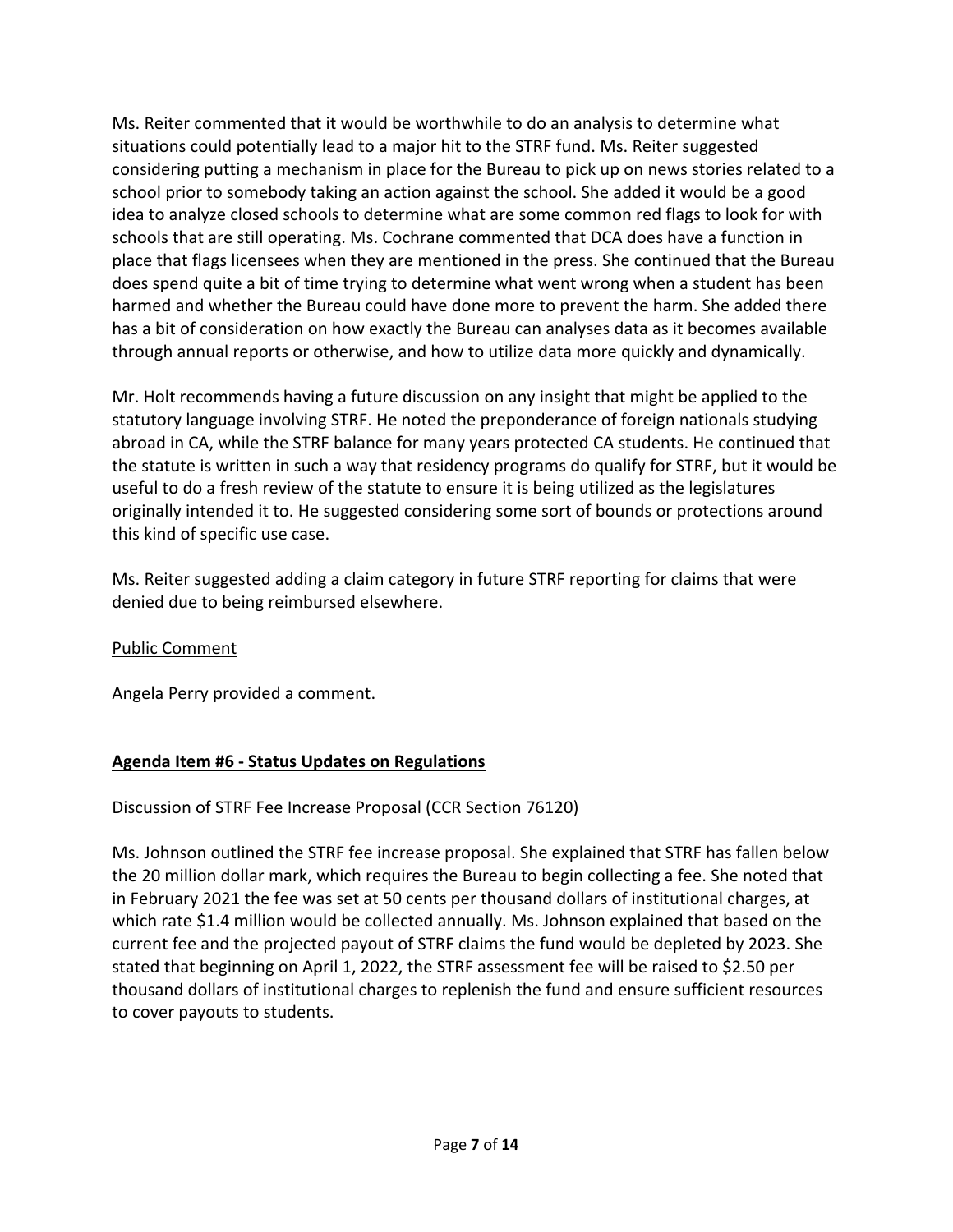(CEC) Sections 94874, 94874.2, 94874.7, 94874.5, and 94927.5; Title 5, California Code of Status Update on Application for Verification of Exempt Status (California Education Code Regulations (CCR) Section 71395)

David Dumble, Bureau Legislative/Regulation Specialist, provided a status update on the Application for Verification of Exempt Status regulatory package.

Status Update on Draft Language for Labor Market Outcome Data Reporting (CCR Sections 74110(d)(e), and 74112(o), CEC Section 94892.6, Assembly Bill (AB) 1340 (Chiu, Chapter 519, Statutes of 2019))

 Mr. Dumble provided a status update on the draft language for the labor market outcome data reporting regulatory package.

Status Update on Draft Out-of-State Institution Registration Form (CCR Section 71396, CEC Section 94801.5, AB 1344 (Bauer-Kahan, Chapter 520, Statutes of 2019))

Mr. Dumble provided a status update on the Out-of-State Institution Registration Form regulatory package.

Public Comment

No Public Comment.

## **Agenda Item #7 - Update and Discussion on Recently Chaptered Legislation Impacting the Bureau (Senate Bill 802 and Senate Bill 607)**

Greg Pruden, DCA Legislative Manager, provided an update on recent legislation impacting the Bureau. He outlined Senate Bill (SB) 802 and SB 607.

 to modify forms and regulations. She noted the change in definition to "Educational Programs" Ms. Cochrane provided a high-level overview of implementation plans for SB 802. She pointed out that some changes that will require extensive deliberation and planning including the need and the questions related to the implementation of the change.

 Ms. Cochrane discussed some of the changes to the Advisory Committee. She noted the addition of annual elections for chair and vice chair, and she suggested holding elections at the February 2022, Advisory Committee meeting. She also mentioned the requirement to adopt reasonable rules of conduct and proposed having that on the agenda for the next meeting.

 process. He noted the intent to do a more comprehensive review of Bureau operations during Senator Roth commented on the one-year sunset and the impact Coivd-19 had on the review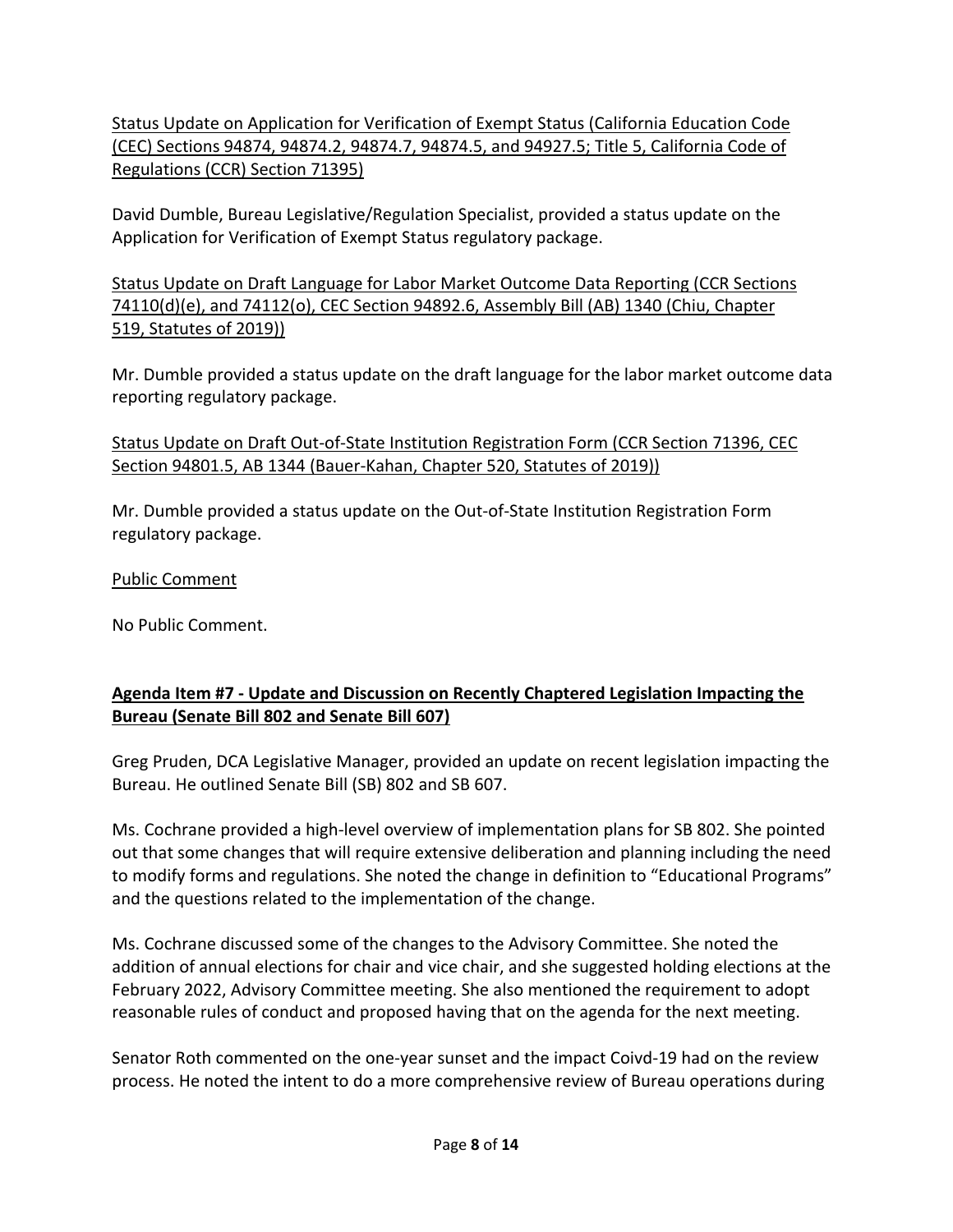the next review. He also pointed out the need to address the Bureau's fiscal challenges and the potential need to use General Fund.

 Ms. Reiter asked how the change to the definition of "Educational Programs" changes how the approved institution to offer a program, as defined by the change, without the Bureau needing answers to some of the questions because the Bureau is still working on defining some of the Bureau will handle programs that do not lead to employment. She stated it would be helpful to have an analysis on how many existing programs will no longer fall under the Bureau's supervision. She pointed out the uncertainty in how the change affects the exemption for avocational/recreational programs. Ms. Lee Carey suggested that the change would allow an to approve that program. She noted the difference in institutional exemption and program exemption that did not exist before this change. Ms. Cochrane noted that there are no clear changes based on the broader array of implications of Bureau oversight. She added that the Bureau is working on packaging some of these questions to get feedback.

 Ms. Reiter commented on the need to have some discussion on the language regarding the new term limits of the Chair/Vice Chair to the Advisory Committee.

## Public Comment

Angela Perry provided a comment.

Robert Johnson provided a comment.

Marcy provided a comment.

## **Agenda Item # 8 - Discussion on Recent State and Federal Actions on Income Share Agreements and their Relevance to the Bureau**

 Ms. Cochrane provided a brief overview of Income Share Agreements (ISA) and their relevance to the Bureau. She introduced Adam Wright of the California Department of Financial Protection & Innovation (DFPI).

Mr. Wright introduced himself as an attorney with the Innovation Office of DFPI. He explained that the Innovation Office is a new office of DFPI intended to monitor and encourage the growth of responsible innovative financial products in California. He noted that he was previously in the Enforcement Group for 8 years and dealt with lending and credit products including ISA.

 provided in the meeting packet. He pointed out that trends show that ISA are going to be Mr. Wright referred to the memo titled "Recent State and Federal Actions on Income Share Agreements and their Relevance to the Bureau for Private Postsecondary Education" that is regulated as credit by state and federal regulators. He added that treating ISA as credit ensures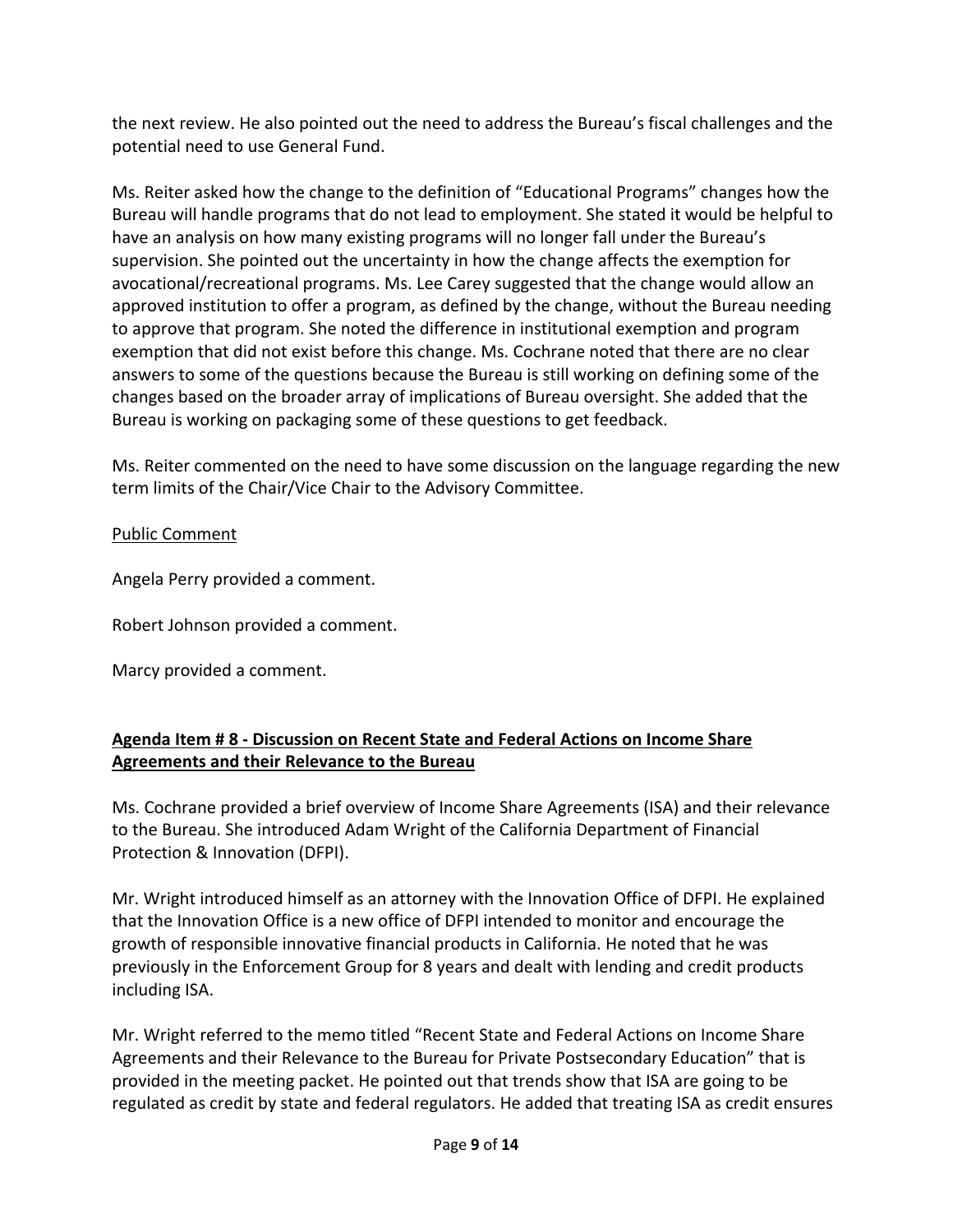that student borrowers receive the full suite of available protections, and ensures the products are subject to additional oversight and supervision that all credit products receive.

 protection. He added that the DFPI encourages students to file complaints relating to ISA, and Mr. Wright explained the importance of coordination among all interested regulators at the state and federal levels. He stated coordination is key to maximizing student borrower welcomed the Bureau to refer to them any complaint related to financial products including ISA.

 Ms. Lee Carey commented on those in the institutional and educational technology sector who are eager to understand compliance in the implementation of an ISA. She pointed out the (CFPB) and DFPI is really helpful because it establishes expectations on how an ISA will be used. question of whether an ISA is considered a tuition arrangement or a financing tool. She suggested an ISA should be considered a financing tool and that the Bureau should treat an ISA as such. She noted that financial oversight from the Consumer Financial Protection Bureau She continued that she is hopeful the Bureau will consider and treat an ISA as a financing tool, like a loan.

Ms. Reiter asked Mr. Wright if the ISA he has seen were agreements between a school and a student, or between a lender and a student. Mr. Wright stated he has seen agreements between a school and a student, and a third party financer and a student. Mr. Wright added he would be happy to get back with the Committee on what all he has seen with ISA.

Ms. Reiter pointed out that the CFPB recognized that an ISA needs to include Truth in Lending Act (TILA) disclosures. She also added that it seems that ISA are subject to the Federal Trade Commission (FTC). She asked if that connection had been considered. Mr. Wright noted DPFI has been considering the issuer side, and there is more to come on those topics in the future.

 Ms. Lee Carey asked if DFPI is considering regulations to incorporate ISA into the Servicing Act specific regulations regarding services and issuers of ISA. and the Lending Licensing Act. Mr. Wright responded that the DFPI is pursuing and will propose

 school is a party in the financing, the school is required to provide a notice of consumers rights to the student. She stated that the Bureau needs to be ensuring these protections are made Ms. Reiter commented that the Bureau should be cooperating and coordinating with other agencies who may be interested in the topic. She continued that she raised the issue of the holder in due course rule that was set up to protect people who finance a product or service when then the product or service turns out to be useless. She added that rule was established to prevent a creditor that was involved in the arrangement from attempting to collect even when the product or service turns out to be useless. She noted that in California statute when a clear to students and should be working with other agencies to ensure these provisions are carried out. She added that the Bureau should put any California school using ISA on notice indicating the school is in violation if not complying with truth and lending and holder in due course rules.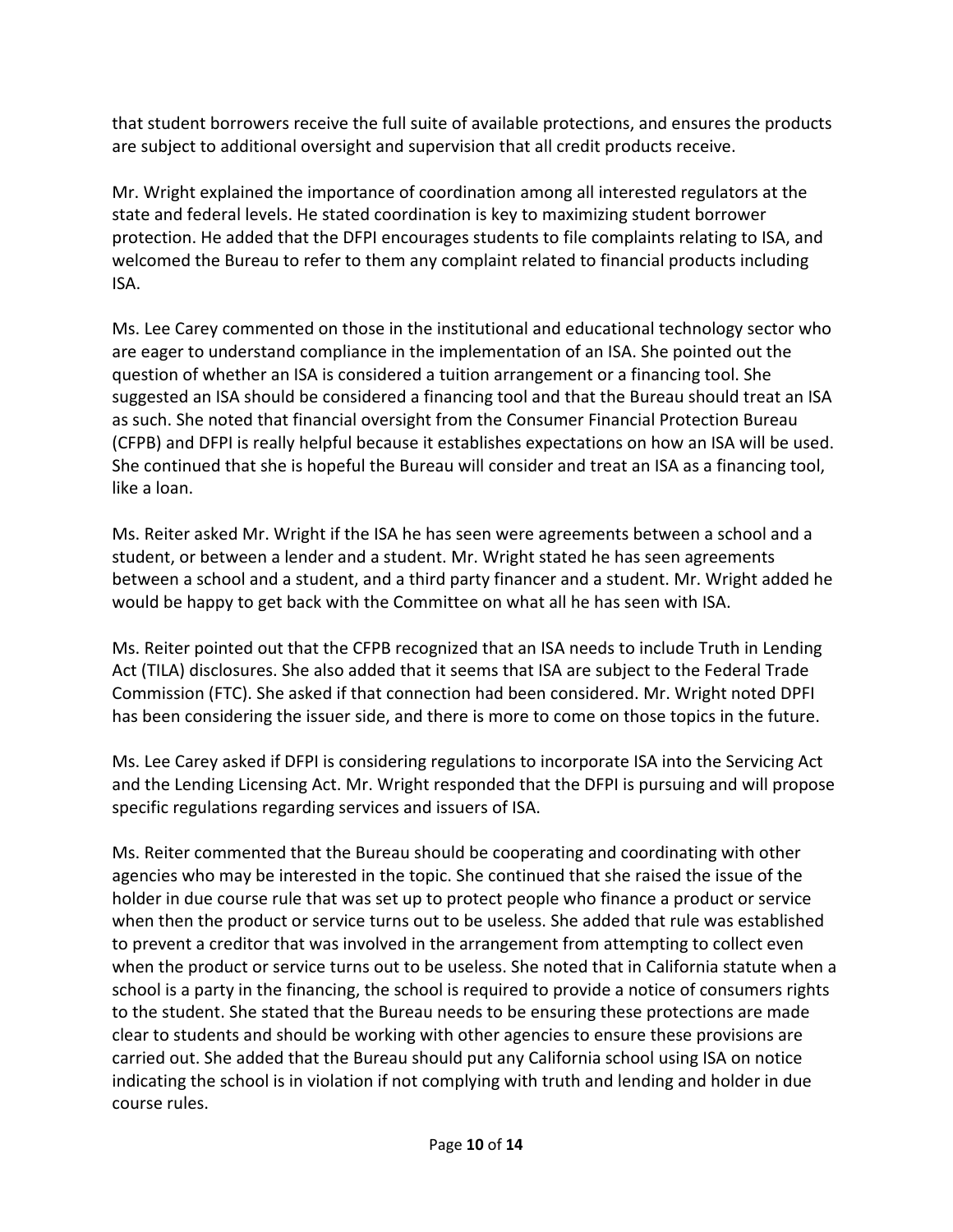Mr. Wright provided an example of one DFPI consent order with an ISA servicer that included a consent order, to consider that CFPB has already indicated an ISA is in violation unless it complies with TILA. Ms. Lee Carey pointed out that the issue with TILA and ISA is not about provision that made sure the ISA servicer would not be able to service the ISA if the DFPI or another regulator, like the Bureau, determined the agreement void and unenforceable. He added that DFPI recently attained broader authority to protect consumers under the California Consumer Financial Protection law. Ms. Reiter suggested, concerning the language in the disclosures and consumer protections but how the TILA standard form is structured in traditional financing with the amount charged and interest charges. She continued that regulatory change could lead to an ISA specific form while still including all the requirements of transparency and disclosures to students.

 current regulatory language. He stated that the current language is insufficient to effectively Mr. Holt commented that, while it is a positive note for schools and ISA providers to be categorized as a student loan instrument, the downside is the problem in fitting an ISA into the address how to handle an ISA.

 Ms. Lee Carey stated that institutions and ISA providers have reported the total amount of the Ms. Reiter commented that there needs to be more consideration regarding STRF and ISA. program tuition with the idea that STRF would be handled the same way as a loan if the school closed. She added if a student applied for STRF assistance, then it would be based on what the student had paid up until that point.

 Ms. Lee Carey asked if DFPI has considered retail installment contracts with an income-based payment model. Mr. Wright stated it is something DFPI is aware of and thinking about while working to provide guidance in compliance.

## Public Comment

Claire Torchiana provided a comment.

Jordan Wicker provided a comment.

Angela Perry provided a comment.

# **Agenda Item #9 - Continued Discussion on Senate Bill 118 (Committee on Budget and Fiscal Review, Chapter 29, Statutes of 2020) Prohibition on Use of Applicants' Criminal History in Admission Decisions (CEC Section 66024.5)**

Ms. Cochrane opened up a discussion on SB 118. She referenced the memo titled "Senate Bill 118 Prohibition on Use of Applicants' Criminal History in Admission Decisions (CEC Section 66024.5)" that was provided at the last Committee meeting.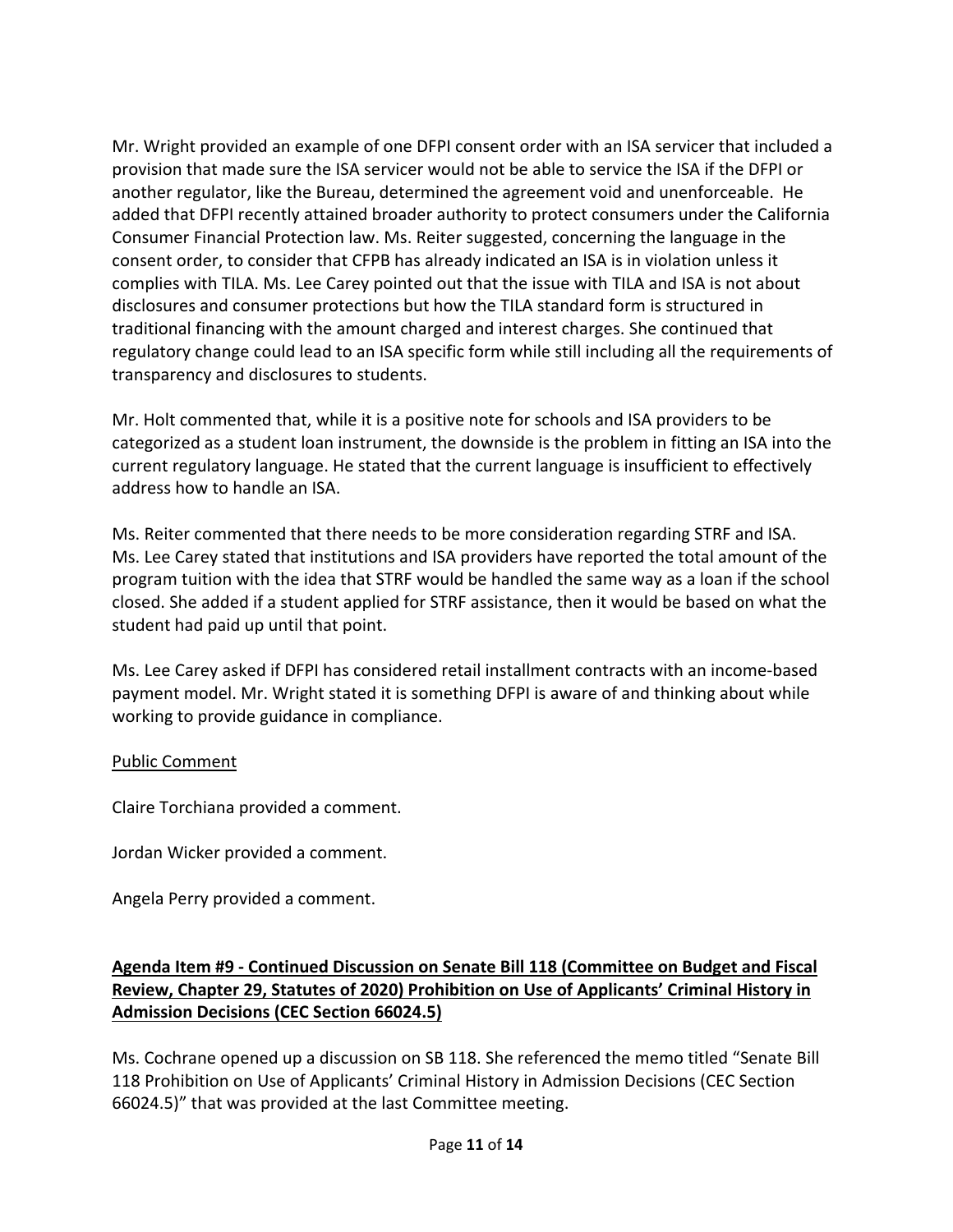Mr. Holt provided suggestions on how to address the issue. He outlined three ways to address the issue including notice, advising, and application standards.

Mr. Holt explained that notice provides clear communication to all students during the admission process that criminal history and/or criminal convictions may harm the student's ability to complete the educational program and/or secure in-field employment after graduation. He added that this would fall under a broad category of disclosures with written and verbal communication provided to the students. He noted that it would be made clear that the student is not being asked to provide that information.

Mr. Holt explained that advising would include a reminder of the notice and an encouragement to students during orientation for newly enrolled students to consider self-disclosing in a oneon-one conversation with an academic dean or program director (academic professional) regarding the impact criminal convictions may have on a student's career path. He stated that rubrics outlining what types of convictions could be a major problem or unlikely to be a highrisk area are provided to academic professionals.

 background check. He added that information provided by a student that could potentially between advising the student to proceed with extreme caution or the cancellation of an Mr. Holt pointed out, concerning educational programs requiring clinical externships, some clinical affliction agreements require criminal background checks. He noted that occurrence is not covered in SB 118. He explained that when an educational program requires an externship through an affiliated medical provider that requires a criminal background check the student would have to do the background check to complete the program. He continued that is an area in the application process that needs a clearly defined standard stating a student seeking a professional degree requiring an externship through a clinical affiliation must complete a impact that student's ability to complete an educational program could lead somewhere enrollment agreement.

 Ms. Reiter asked whether regulatory or statutory changes need to be made to require the upfront, and enrolling students who will never be able to get a job in that field of study. She suggested a potential statutory change that would entitle a student to a full refund if enrolled criminal background. Ms. Lee Carey stated that there is language already in place protecting noted the question of financial liability in an instance when a student passes a background process Mr. Holt outlined. She noted the concern of schools not providing clear disclosures provided an example of a regulatory change adding a requirement that schools disclose to students that a criminal history could prevent the student from completing the program or getting a job. She noted the point of doing the check soon enough after enrollment to protect the student from owing money for a program that will not lead to placement. Mr. Holt suggested a two or three-sentence clear disclosure that speaks to this issue. Ms. Reiter also in a program when it is highly unlikely the student will gain employment due to the person's students from enrolling in a program if the student will not benefit from the training. Mr. Holt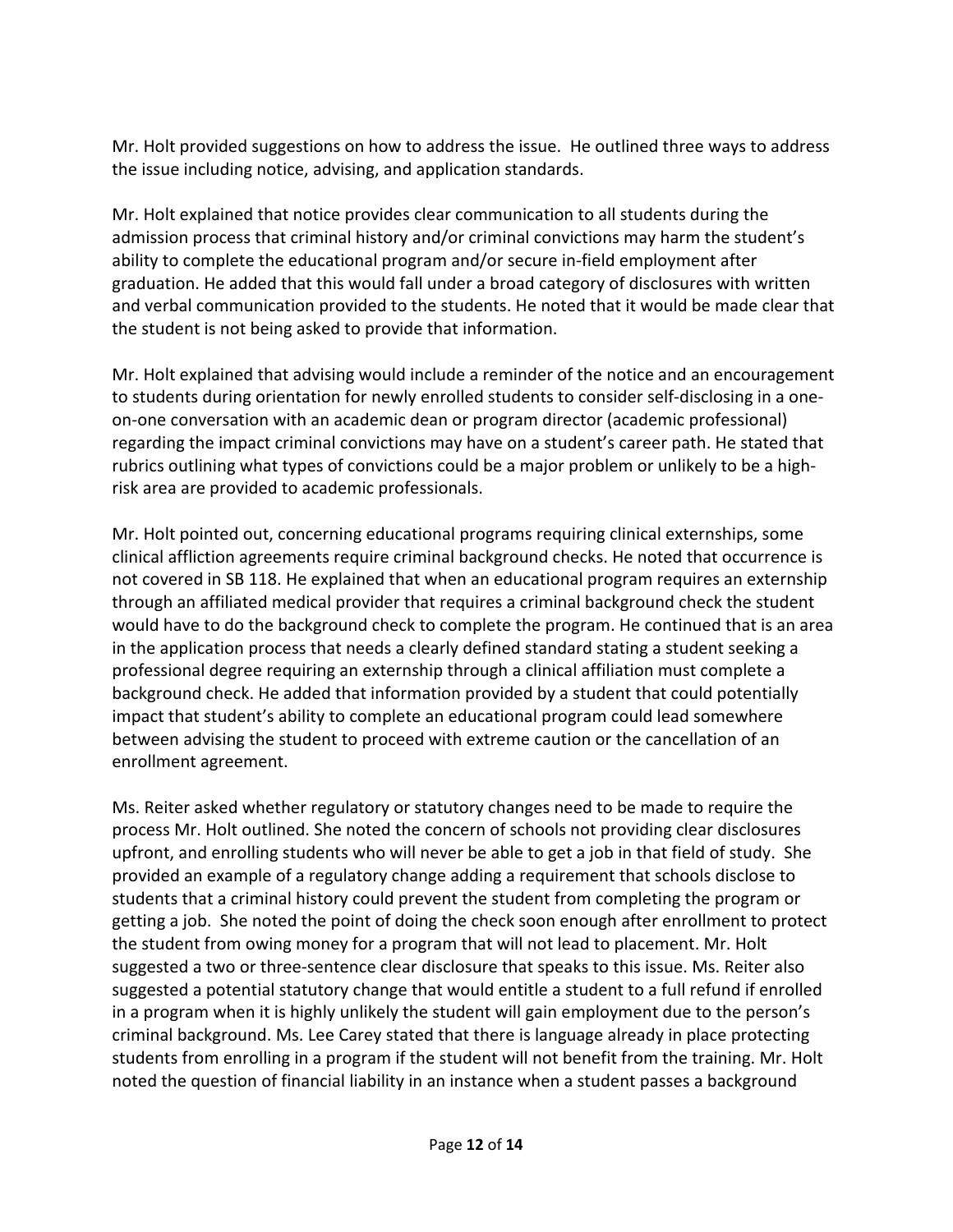check with no convictions initially, but then later in the program are convicted of a crime and are unable to continue the program.

## Public Comment

No public comment.

## **Agenda #10 – Future Meeting Dates**

Ms. Lee Carey opened a discussion on the proposed meeting dates.

## Public Comment

No public comment.

## **Agenda #11 – Suggestions for Future Agenda Items**

Ms. Reiter noted how impactful one large closure can be to STRF. She suggested a discussion on the statutory language detailing when a STRF assessment fee can be accessed relating to the total fund amount.

 Ms. Reiter suggested the Committee consider a vote recommending the legislature provide the Bureau general funding for Bureau operations.

Ms. Reiter suggested the Bureau provide the Committee a report on an after-action assessment of a closed school to determine what steps were taken and what changes may be needed.

institution is given to respond to deficiencies when applying for a renewal to operate. Ms. Reiter suggested the Committee have a discussion to consider limits on how much time an

Ms. Reiter suggested the Committee discuss recommending that the legislature no longer consider the Bureau for sunset.

Ms. Lee Carey suggested the Committee have more discussion on ISA.

## Public Comment

Robert Johnson provided a comment.